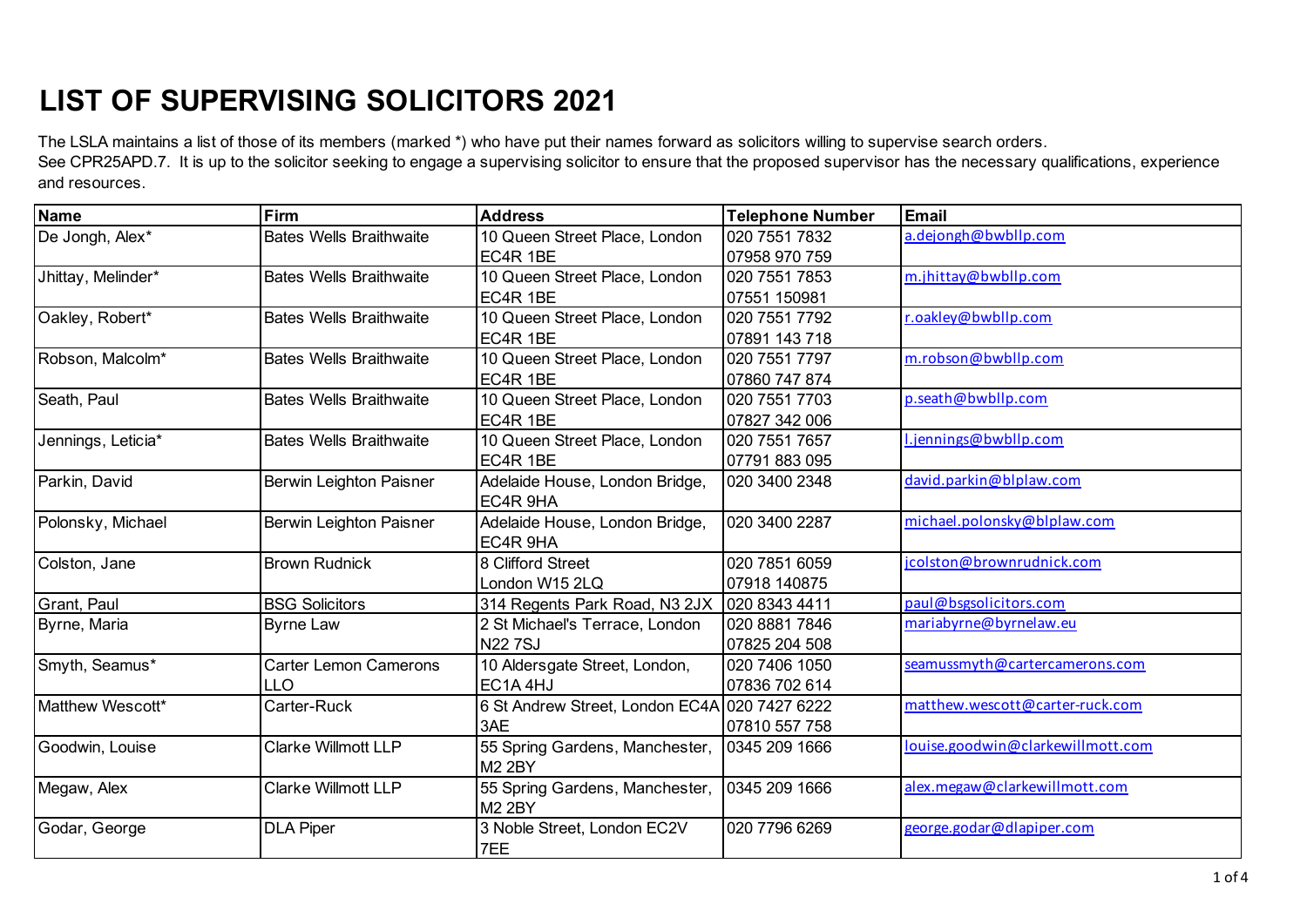The LSLA maintains a list of those of its members (marked \*) who have put their names forward as solicitors willing to supervise search orders.

See CPR25APD.7. It is up to the solicitor seeking to engage a supervising solicitor to ensure that the proposed supervisor has the necessary qualifications, experience and resources.

| <b>Name</b>              | Firm                               | <b>Address</b>                                      | <b>Telephone Number</b>       | <b>Email</b>                      |
|--------------------------|------------------------------------|-----------------------------------------------------|-------------------------------|-----------------------------------|
| <b>Burkill, Nicholas</b> | Dorsey & Whitney LLP               | 199 Bishopsgate, London EC2M<br>3UT                 | 020 7031 3783                 | burkill.nick@dorsey.com           |
| Maloney, Tim*            | Dorsey & Whitney LLP               | 199 Bishopsgate, London EC2M<br>3UT                 | 020 7031 3737                 | maloney.tim@dorsey.com            |
| Kosky, Joseph M          | Greenwoods GRM                     | <b>Bedford Row</b><br>London<br>WC1R4BZ             | 020 3691 2087                 | jmkosky@greenwoodsgrm.co.uk       |
| Katz, Laurence*          | Gunnercooke LLP                    | 1 Cornhill, London EC3V 3ND                         | 020 3700 3905<br>07977 077552 | laurence.katz@gunercooke.com      |
| Hartwig, Hans            | <b>Hartwig Notaries</b>            | 1 Heddon Street,<br>London W1B 4BD                  | 020 7470 7131                 | hh@hartwiglondon.eu               |
| Bushell, Chris*          | <b>Herbert Smith Freehills LLP</b> | Exchange House, Primrose<br>Street, London EC2Q 2EG | 020 7466 2187                 | chris.bushell@hsf.com             |
| Copeman, Julian*         | <b>Herbert Smith Freehills LLP</b> | Exchange House, Primrose<br>Street, London EC2Q 2EG | 020 7466 2168                 | julian.copeman@hsf.com            |
| Keillor, Gareth*         | <b>Herbert Smith Freehills LLP</b> | Exchange House, Primrose<br>Street, London EC2Q 2EG | 020 7466 2350                 | gareth.keillor@hsf.com            |
| Loblowitz, Daniel*       | Jury O'Shea LLP                    | 160 Fleet Street, London EC4A<br>2DQ                | 020 3735 7379                 | daniel.loblowitz@juryoshea.com    |
| Hunter, Dipti*           | Keidan Harrison LLP                | 44 Southampton Buildings,<br>London, WC2A 1AP       | 0203 733 8808                 | DHunter@keidanharrison.com        |
| Christopher, William*    | Kingsley Napley LLP                | 14 St John's Lane, London EC1M 020 7566 2967<br>4AJ |                               | wchristopher@kingsleynapley.co.uk |
| Foss, Richard*           | Kingsley Napley LLP                | 14 St John's Lane, London EC1M 020 7814 1292<br>4AJ |                               | rfoss@kingsleynapley.co.uk        |
| Fox, Richard             | Kingsley Napley LLP                | 14 St John's Lane, London EC1M 020 7814 1285<br>4AJ |                               | rfox@kingsleynapley.co.uk         |
| Salter, Kate*            | Kingsley Napley LLP                | 14 St John's Lane, London EC1M 020 3535 1556<br>4AJ |                               | ksalter@kingsleynapley.co.uk      |
| Simpson, Fiona*          | Kingsley Napley LLP                | 14 St John's Lane, London EC1M 020 7814 1231<br>4AJ |                               | fsimpson@kingsleynapley.co.uk     |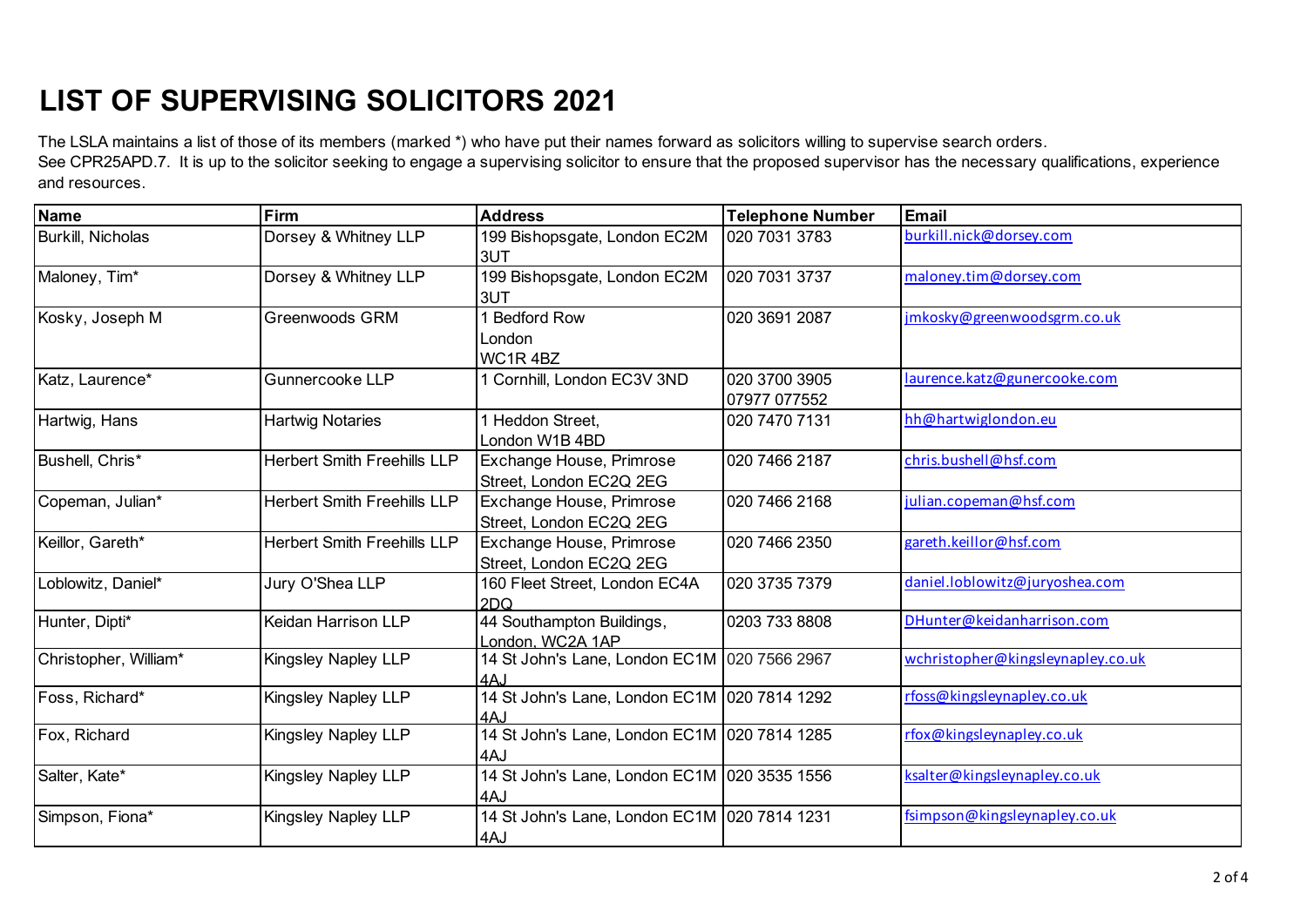and resources.

The LSLA maintains a list of those of its members (marked \*) who have put their names forward as solicitors willing to supervise search orders. See CPR25APD.7. It is up to the solicitor seeking to engage a supervising solicitor to ensure that the proposed supervisor has the necessary qualifications, experience

| <b>Name</b>        | Firm                       | <b>Address</b>                               | <b>Telephone Number</b> | <b>Email</b>                    |
|--------------------|----------------------------|----------------------------------------------|-------------------------|---------------------------------|
| Thackeray, Sue     | <b>Kingsley Napley LLP</b> | 14 St John's Lane, London EC1M 020 7566 5287 |                         | sthackeray@kingsleynapley.co.uk |
|                    |                            | 4AJ                                          |                         |                                 |
| Young, Mary*       | <b>Kingsley Napley LLP</b> | 14 St John's Lane, London EC1M 020 3535 1530 |                         | myoung@kingsleynapey.co.uk      |
|                    |                            | 4AJ                                          |                         |                                 |
| Broadbelt, Claire* | Mishcon de Reya            | Africa House, 70 Kingsway,                   | 020 3321 7442           | claire.broadbelt@mishcon.com    |
|                    |                            | London WC2B 6AH                              |                         |                                 |
| Davies, Danny*     | Mishcon de Reya            | Africa House, 70 Kingsway,                   | 020 3321 7075           | danny.davis@mishcon.com         |
|                    |                            | London WC2B 6AH                              |                         |                                 |
| Garbett, Kathryn*  | Mishcon de Reya            | Africa House, 70 Kingsway,                   | 020 3321 7440           | kathryn.garbett@mishcon.com     |
|                    |                            | London WC2B 6AH                              |                         |                                 |
| Hertzog, Jeremy*   | Mishcon de Reya            | Africa House, 70 Kingsway,                   | 020 3321 7264           | jeremy.hertzog@mishcon.com      |
|                    |                            | London WC2B 6AH                              |                         |                                 |
| Miller, Gary*      | Mishcon de Reya            | Africa House, 70 Kingsway,                   | 020 3321 7028           | gary.miller@mishcon.com         |
|                    |                            | London WC2B 6AH                              |                         |                                 |
| Nouroozi, Kasra*   | Mishcon de Reya            | Africa House, 70 Kingsway,                   | 020 3321 7032           | kasra.nouroozi@mishcon.com      |
|                    |                            | London WC2B 6AH                              |                         |                                 |
| Shobbrook, Martin* | Mishcon de Reya            | Africa House, 70 Kingsway,                   | 020 3321 7469           | martin.shobbrook@mishcon.com    |
|                    |                            | London WC2B 6AH                              |                         |                                 |
| Barrett, Tanya     | Moon Beever                | Bedford House, 21a John Street,              | 020 7539 4149           | tbarrett@moonbeever.com         |
|                    |                            | London WC1N 2BF                              |                         |                                 |
| Brindle, Salina*   | Moon Beever                | Bedford House, 21a John Street,              | 020 7539 4139           | sbrindle@moonbeever.com         |
|                    |                            | London WC1N 2BF                              |                         |                                 |
| Coulson, Frances*  | Moon Beever                | Bedford House, 21a John Street,              | 020 7539 4114           | fcoulson@moonbeever.com         |
|                    |                            | London WC1N 2BF                              | 07771 656772            |                                 |
| Crystal, Sara*     | Moon Beever                | Bedford House, 21a John Street,              | 020 7539 4140           | scrystal@moonbeever.com         |
|                    |                            | London WC1N 2BF                              |                         |                                 |
| Latham, James*     | Moon Beever                | Bedford House, 21a John Street,              | 020 7539 4120           | jlatham@moonbeever.com          |
|                    |                            | London WC1N 2BF                              |                         |                                 |
| Saunders, Edward*  | Moon Beever                | Bedford House, 21a John Street,              | 020 7539 4113           | esaunders@moonbeever.com        |
|                    |                            | London WC1N 2BF                              | 07717894430             |                                 |
| Saunders, Richard* | Moon Beever                | Bedford House, 21a John Street,              | 020 7539 4137           | rsaunders@moonbeever.com        |
|                    |                            | London WC1N 2BF                              |                         |                                 |